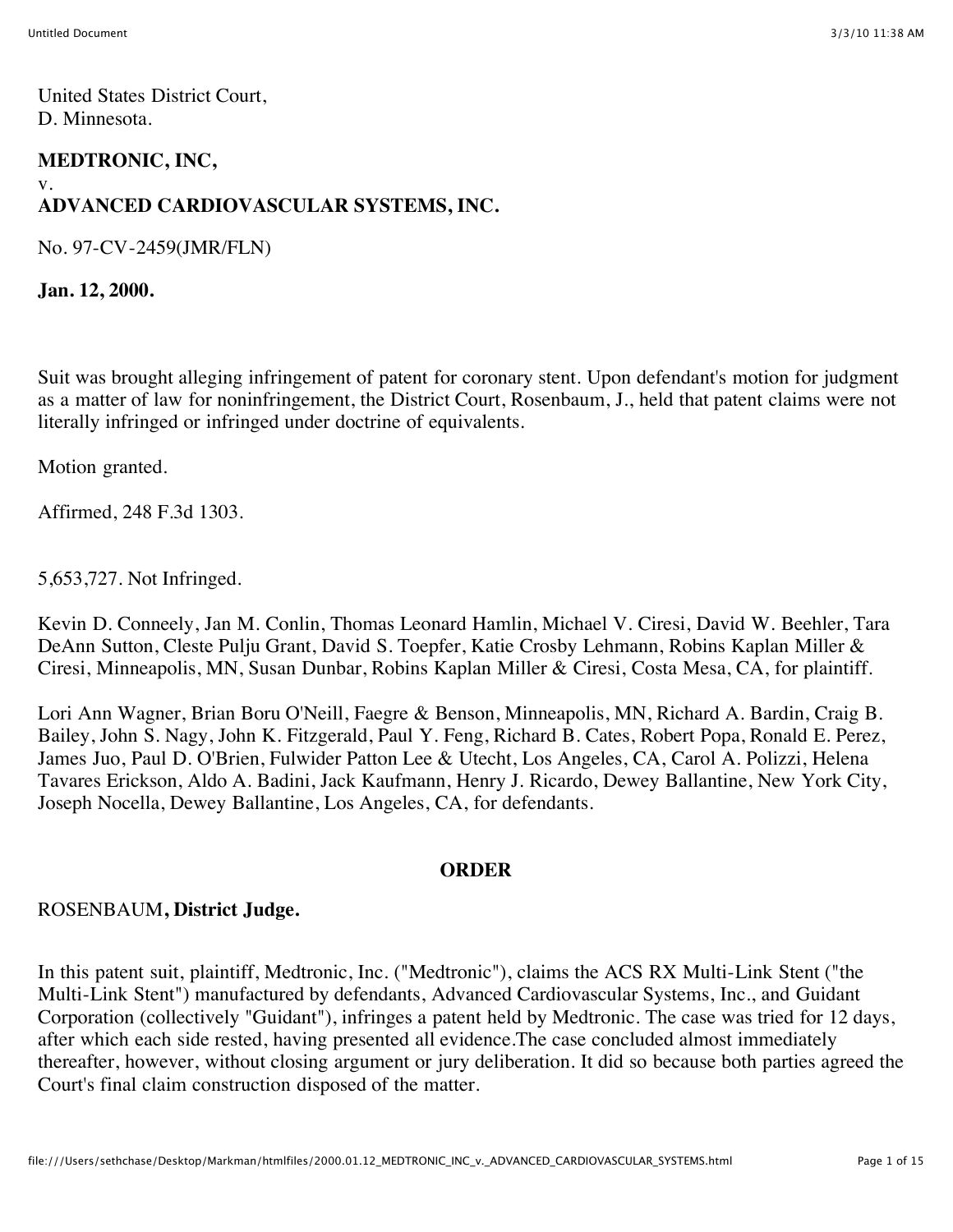The case was concluded pending this Court's final Order-here presented-and any possible appeals. The following is the Court's ruling on Guidant's motion for directed verdict, pursuant to Rule 50(a) of the Federal Rules of Civil Procedure ("Fed. R. Civ.P."). The Court finds that, as a matter of law, there is no legally sufficient evidentiary basis upon which a jury could find that Guidant's accused device infringes Medtronic's patent. The motion is therefore granted.

## **I.** *Procedural Background*

Much of this case's history is set forth in the Court's Order, dated June 10, 1999. The matters immediately relevant to this motion, however, have occurred relatively recently. They largely concern this Court's duty to construe and define for the jury the claims of Medtronic's '727 patent. The device in question is a coronary stent. FN1

FN1. A coronary stent holds the lumen of a heart artery open when that artery has been blocked by disease or otherwise.

In order to define the patent claims, the Court held the hearing suggested in Markman v. Westview Instruments, Inc., 52 F.3d 967, 979 (Fed.Cir.1995) (en banc), *aff'd,* 517 U.S. 370, 116 S.Ct. 1384, 134 L.Ed.2d 577 (1996). FN2 The hearing was held August 31, 1999, more than a month prior to trial. Before the hearing, the Court offered proposed claim construction definitions. All sides briefed any proposed modifications of these proffered terms, and the Court took evidence from all parties.

FN2. The parties were joined during the *Markman* hearing by Boston Scientific, a party to another patent infringement suit concerning the same patent, *Medtronic, Inc. v. Boston Scientific Corporation, et al.,* No. 99-CV-752 (JMR/FLN). This second case is also before the undersigned. The Court's claim construction Order was applicable to both cases.

During the *Markman* hearing, the Court invited further briefing on the construction of Claims 1 and 11 of the '727 patent concerning the "means for connecting adjacent elements together." The Court issued a second Order, dated September 16, 1999, further refining the claim definitions. These included a second effort to define the means-plus-function term in Claims 1 and 11.

The parties submitted a third set of briefs after the September 16, 1999, Order. Thereafter, and prior to trial, the Court took the construction of this particular term under advisement and informed the parties that the language in question would be finally construed prior to the jury's deliberations. FN3 The parties were advised the Court would give preliminary instructions of law prior to opening statements. Included in these instructions was a full set of the Court's claim constructions- *with one exception-the definition of Claims 1 and 11's means-plus-function language.* This history makes clear the parties knowledge that this claim was much in play.

FN3. On October 18, 1999, at side bar, in response to Guidant's counsel's observation that the Court "reserved ruling on the definition of means plus function," and an inquiry whether reference to the meansplus-function claim language during opening statements would be allowed, the Court observed: "[I]t would be prudent for you to just lay off that one." Trial Transcript, Vol. I-a, at 22.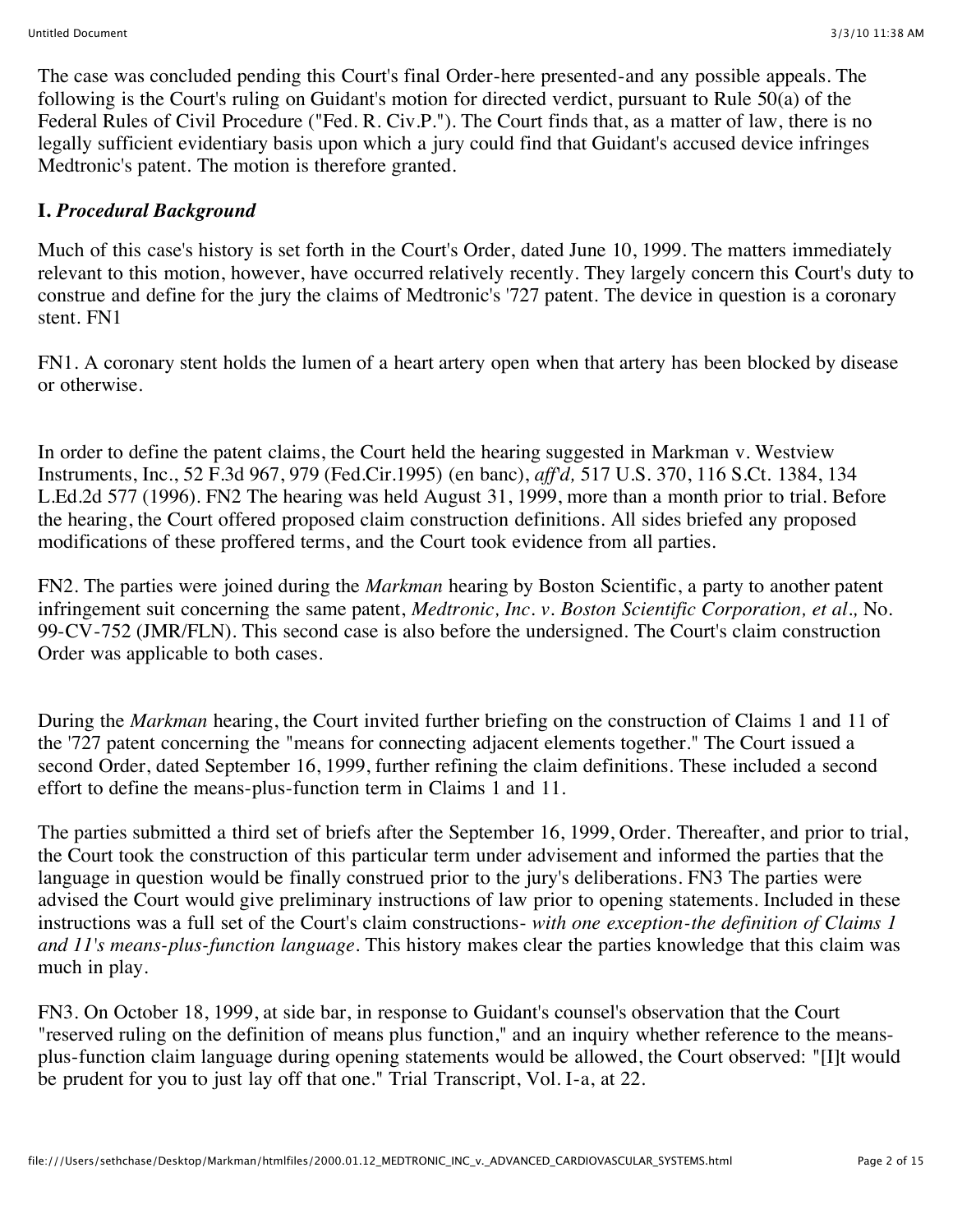Jury selection began on October 18, 1999. The jury was instructed, as described above, prior to opening statements. The trial proceeded through November 17, 1999, when both Medtronic and Guidant rested. On that date, the Court issued its final claim constructions. With the exception of the means-plus-function term, each claim was defined as it had been at the beginning of trial. The Court, then, advised counsel of its definition of the means-plus-function claim language:

*Means for connecting adjacent elements together:* This is a means-plus-function description. This sort of description has a "function" portion describing what it does, and a "means" portion describing how that function is performed. The means is a corresponding structure in the patent's specification.

Here, the function is connecting adjacent elements together. It describes a way to allow close-lying parts of the device to be connected.

The means for achieving this function is an end-to-end connection by means of helical winding. The means also encompasses other means for accomplishing this same function, so long as the alternative means are not substantially different from the means I have described.

After receiving this definition, Medtronic conceded that, using this definition, Guidant's accused device could not be found to infringe the '727 patent. For its own tactical reasons, Medtronic did not oppose Guidant's Rule 50(a) motion, while maintaining its objection to the construction of the means-plus-function language.

In this Order, the Court fully explains its claim construction. It also rules on each aspect of defendants' Rule 50(a) motions which were taken under advisement during the trial.

## **II.** *The Background of the Patent in Suit*

This case concerns the technology involved in intravascular coronary stents. These devices hold open heart blood vessels which have been obstructed. Each party manufactures these devices.

In 1987, Dominik M. Wiktor ("Wiktor") applied for a patent on such a stent. The patent was issued in 1989 as U.S. Patent No. 4,886,062 (the " '062 patent"). This patent, entitled "Intravascular Radially Expandable Stent and Method of Implant," included thirteen claims and six drawings. Figure 3 of the '062 patent is shown here as Figure A.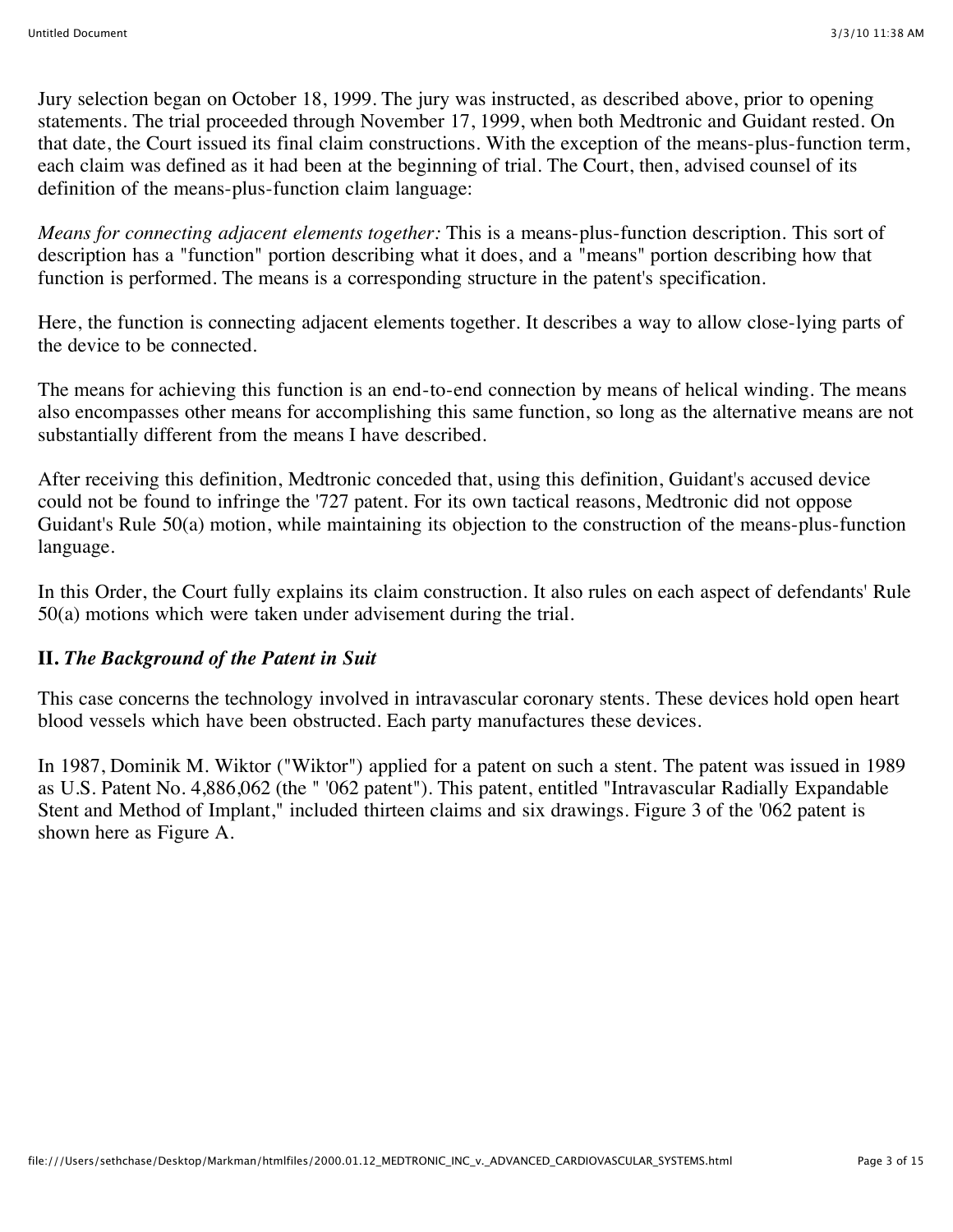

As seen in that figure, and at trial, the stent is a single wire bent into a zig-zag shape and wound helically into a cylindrical shape by wrapping it around a mandrel. The device is placed over an expandable balloon and introduced into a narrowed blood vessel. When the stent is placed at the point of an arterial blockage or narrowing, the balloon is inflated. The stent, thereby, expands into the walls of the vessel. The balloon is deflated, and the stent, being made of low-memory metal,remains in place, in the expanded condition, as the balloon is removed. The expanded metal stent holds the blood vessel open, increasing the vessel's blood carrying capacity.

The '062 patent does not refer to any means whereby its adjacent elements are held together, nor does it refer to its windings as separate elements.

In 1989, Medtronic, at this time Wiktor's assignee, applied for a continuation in part of the '062 patent; this application was issued in 1992 as U.S. Patent No. 5,133,732 (the " '732 patent"), entitled "Intravascular Stent. " The '732 patent added a number of figures, including Figures 7 and 8, which are central to a number of Medtronic's arguments below.

The '732 patent is focused significantly on the problem of longitudinal overstretch or movement. This condition occurs when a stent lengthens or when its parts shift in relation to each other. The coronary arteries are not long, and when stent overstretch occurs, it can have adverse patient implications. The '732 patent presented a response to such problems by, among other possibilities, installing either a bar, spotwelded in a lengthwise fashion to the stent coil, or by extending a number of the wave-like parts of the stent and using them to "hook" between successive windings of the coil. Significantly, the '732 patent never refers to the successive windings of the stent-coil as separate "elements"-that usage is introduced later.

In 1996, Medtronic applied for a continuation of the '732 patent, which was issued as U.S. Patent No. 5,653,727 on August 5, 1997, also entitled "Intravascular Stent" (the " '727 patent"). It again named Dominik M. Wiktor ("Wiktor") as inventor, and Medtronic as assignee. At the same time Medtronic applied for this continuation patent, it filed a preliminary amendment amending the written description and three of the figures, as well as adding claims 5 through 39. As required, Wiktor and Medtronic represented that the newly-added terms and phrases were merely descriptive of the original material, and asserted that no new matter was added by the preliminary amendment.

It is fair to say these 1996 filings somewhat changed the conceptual description of the patented device. The device was now described as a series of successive individual elements. These now-identified elements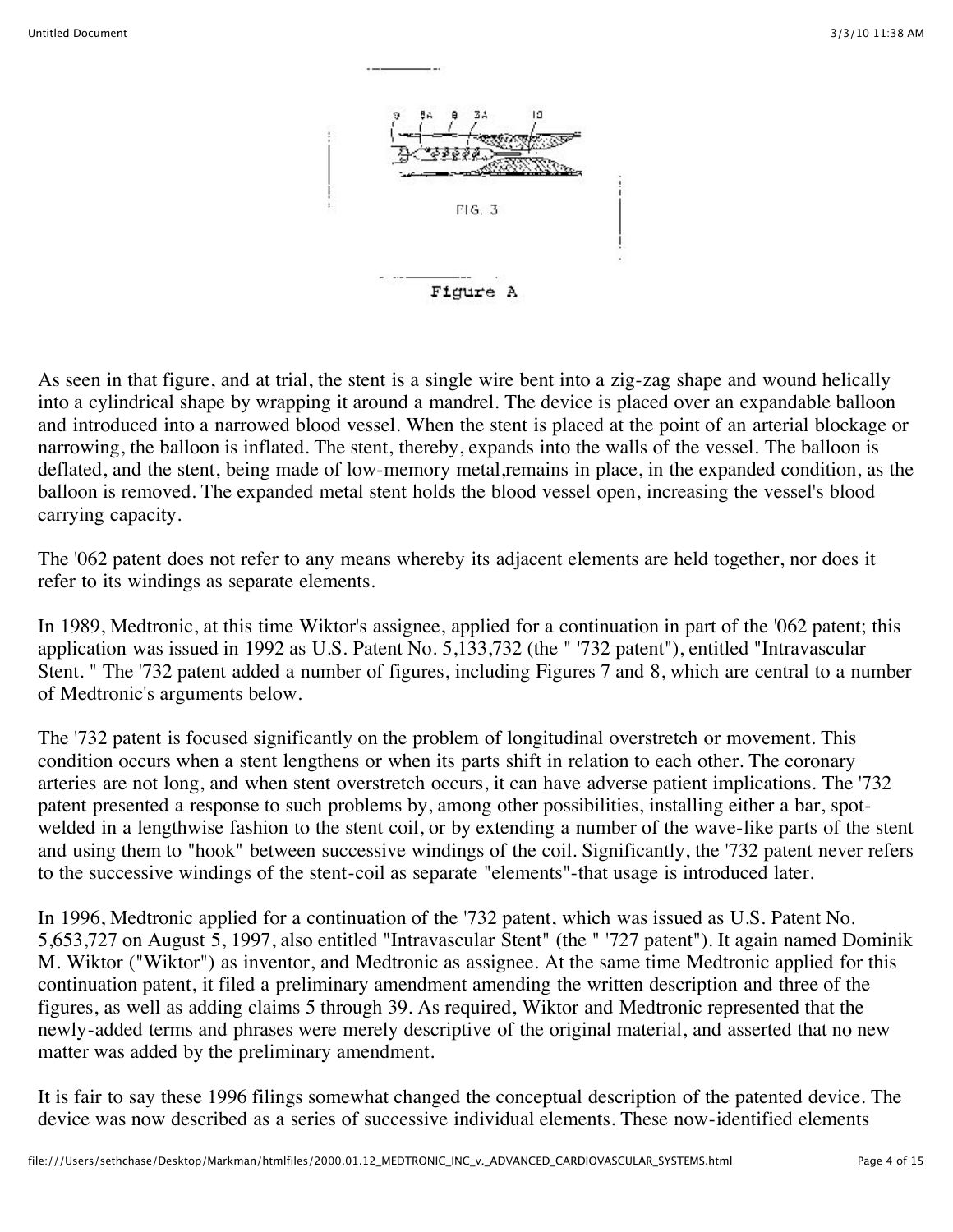were, in fact, the successive windings of the wire over 360 degrees. *See, e.g.,* '727 Patent 8 :3-13 (Claim 1). The '727 patent does not suggest the "elements" ever were, or could be, actually separated (they are, after all, simply continuing lengths along a folded wire). But the added drawings now label each serial winding as a separate element.FN4 *Compare* Figure B ('727 patent, Fig. 2 (identifying windings as 2b, 2c, 2d, etc.)) *with* Figure C ('732 patent, Fig. 2 (portraying the identical drawing with the windings labeled collectively as 1)).

FN4. The fact that the wire is never physically separate does not, of course, preclude Medtronic from conceptually separating the stent into elements. Guidant does not challenge such conceptual separation without physical separation. The Court does not consider this point relevant to its determination, but simply notes it for clarification.

**Figure B**



The changed material also added claims for "means for connecting adjacent wire elements together." This means-plus-function claim, as mentioned above, is part of every claim asserted by Medtronic. If Guidant's accused product does not infringe this means-plus-function claim, Medtronic's infringement case falls.

## **III.** *The Markman Requirements and Means-Plus-Function Claims*

[1] [2] It is axiomatic that the claims of a patent define its boundaries, and the definition of those boundaries is a matter of law for the Court to determine. *See* Markman, 52 F.3d at 970-71, 979. A court primarily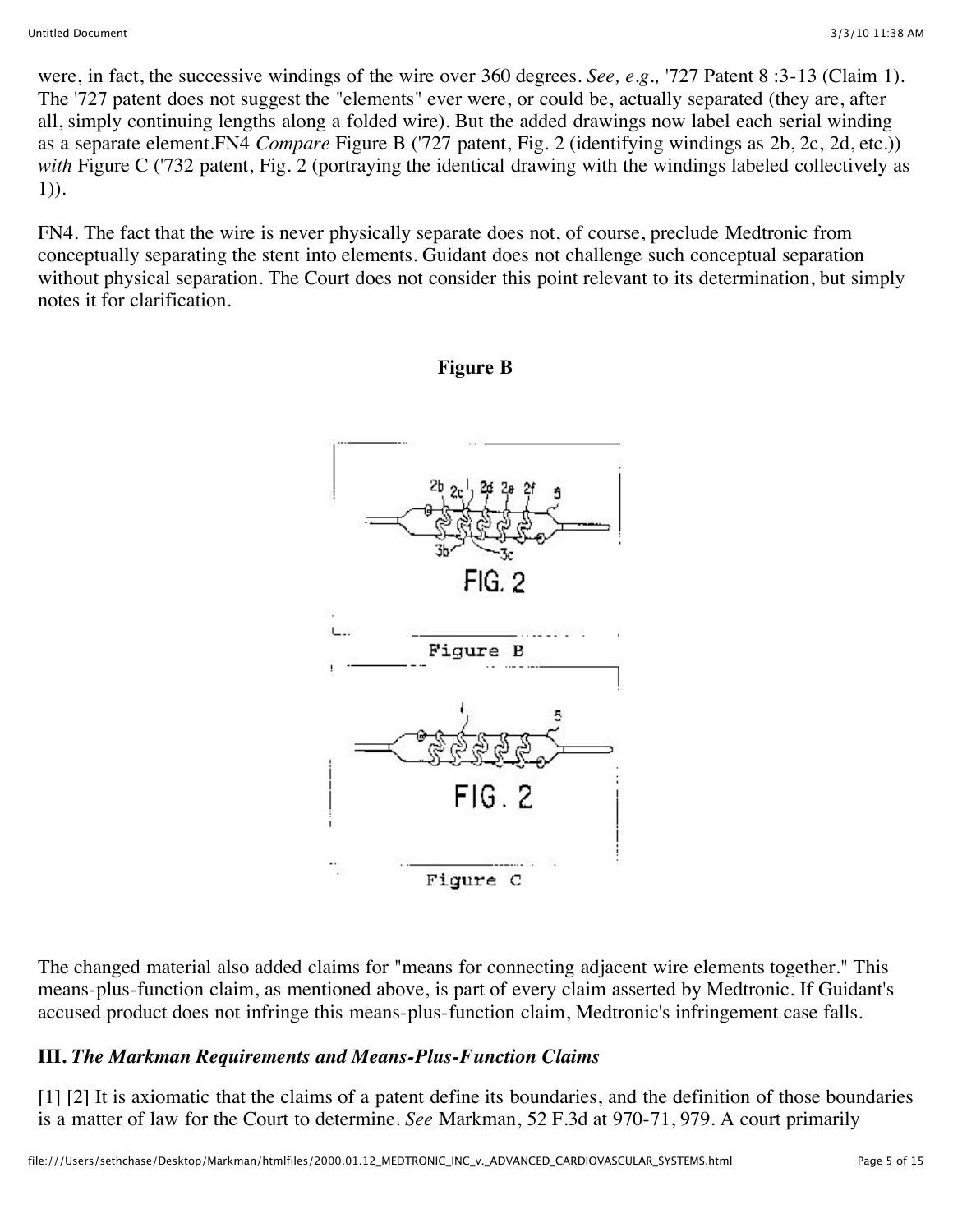discerns those boundaries from three sources: "[t]he claims, the specification, and the prosecution history." *Id.* at 979 (quoting Unique Concepts, Inc. v. Brown, 939 F.2d 1558, 1561 (Fed.Cir.1991)). In certain circumstances, it is also appropriate to consider expert testimony. *See id.* (citing Fonar Corp. v. Johnson & Johnson, 821 F.2d 627, 631 (Fed.Cir.1987)). It is also established that extrinsic evidence-"all evidence external to the patent and prosecution history, including expert and inventor testimony, dictionaries, and learned treatises"-may be used to help explain the relevant technology and aid the Court in properly construing the language, but extrinsic evidence cannot be used to vary or contradict the claim language itself. *Id.* at 979-81. The trial court's determination is, of course, subject to *de novo* review on appeal.

[3] Means-plus-function claims present particular requirements, as defined in both statute and case law. *See* 35 U.S.C. s. 112; B. Braun Med. v. Abbott Labs., 124 F.3d 1419 (Fed.Cir.1997). By using such claims, the patentee can obtain patent protection for a means for performing a specific function, but it can be read only to cover "the corresponding structure ... described in the specification and equivalents thereof." 35 U.S.C. s. 112, para. 6.

[4] Thus, in interpreting the present means-plus-function claim, the Court must look to the written description to find a structure corresponding to the means in the claim. In other words, in this case, the Court must find-within the patent's terms-those means which correspond to the function of "connecting adjacent elements together." '727 Patent, Claims 1 and 11. This correspondence must provide a clear link or association connecting the function and the means; the link can be created through the specification or the prosecution history. *See* B. Braun, 124 F.3d at 1424. This clear link is required in return for the convenience of using the means-plus-function claim approach. *See id.*

## **IV.** *Construction of "Means for Connecting Adjacent Elements Together"*

[5] With the Federal Circuit's proper legal approach firmly in mind, the Court turns to the construction of the '727 patent's critical Claims 1 and 11. Each of these claims includes "means for connecting adjacent elements together." The Court concludes, as set forth in its final claim construction, stated above, that the only structure clearly linked to the function of connecting adjacent elements together is the end-to-end helical winding (and its equivalents).

This conclusion is, first, grounded in the language in the patent's specification. Claims 1 and 11 require a "means for connecting adjacent elements together." Having found the "function," the Court turns to the patent's specification to find the structure to which this claim refers. The answer is found at 4:5-7. This is the only reference in the patent's specifications to elements being connected.

The critical language reads: "The adjacent wire elements 2 *b-f* are flexibly connected together in an end-toend fashion by means of the helical winding of the flat band 3 *a.*" Now, having found the function in Claims 1 and 11, and the means described in the specifications, at 4:5-7, the Court took the Federal Circuit's guidance in *Markman* and defined the means-plus-function language as:

Here, the function is connecting adjacent elements together. It describes a way to allow close-lying parts of the device to be connected.

The means for achieving this function is an end-to-end connection by means of helical winding. The means also encompasses other means for accomplishing this same function, so long as the alternative means are not substantially different from the means I have described.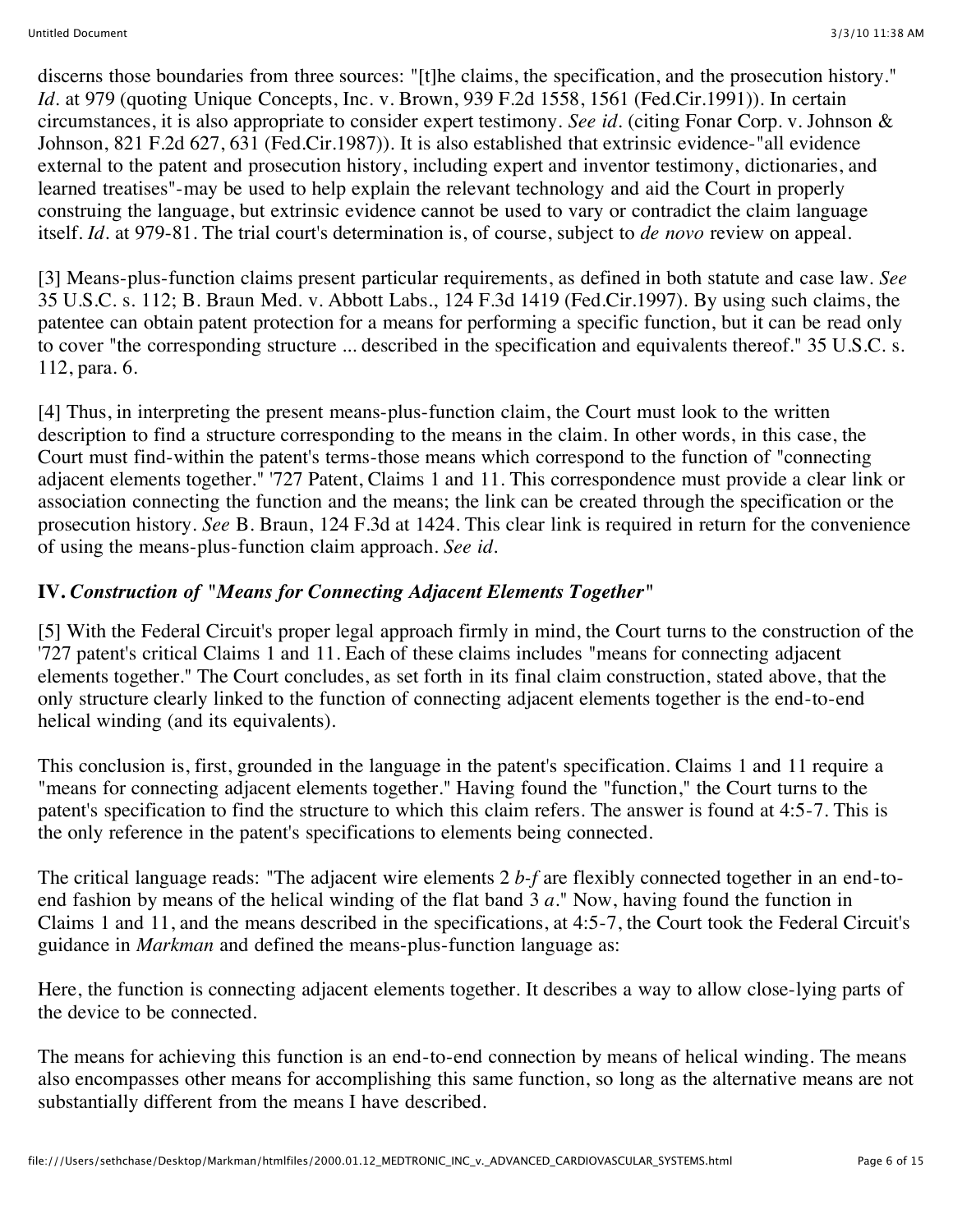Plaintiff vociferously challenges this *Markman* claim definition.

Medtronic's major contention is that, in adopting this language, the Court misapprehends the two structures shown and described in Figures 7 and 8 of the '727 patent. In this same regard, Medtronic alludes to other textual references for structures it proposes as falling within the claim language. *See* Figures D & E ('727 Patent, Figs. 7 & 8, respectively); '727 patent at 4:56-59 ("[M]eans can take several forms including a straight wire placed on the outside of the tubular shaped stent spotwelded to each individual coil of alternately using a simple suture thread and tying each coil to the next."); 4:60-63 ("Another method found acceptable is to arrange the sinusoidal wave shape pattern where one wave shape out of a series is longer and can be bent to catch the wave of the adjacent coil."); 4:67-5:2 ("[T]he means includes a single lengthwise wire attached, for example, by welding to loops of the coil."); 5:2-4 ("In another embodiment, the loop of the coil is hooked over an adjacent loop to restrain longitudinal movement.").

Medtronic argues Figures 7 and 8, and references to attachment means other than end-to-end connections, are properly understood as defining the "means for connecting" described in Claims 1 and 11. Medtronic is incorrect. Medtronic then asserts that Figures 7 and 8 do not satisfy the Court's construction of the language of Claims 1 and 11. Medtronic is again incorrect. Finally, Medtronic roundly asserts that the Court's definition "reads out" Figures 7 and 8 of the '727 patent. Medtronic is incorrect, yet again.

The structures shown in Figures 7 and 8 are, respectively, (a) a longitudinal bar spotwelded to successive turns of the helically twisted wire stent [Figure 7], and (b) a modified version of the generally sinusoidal wire waves, so contrived that one wave of each winding is extended lengthwise, to allow it to "catch" the preceding winding [Figure 8].



## **Figure D**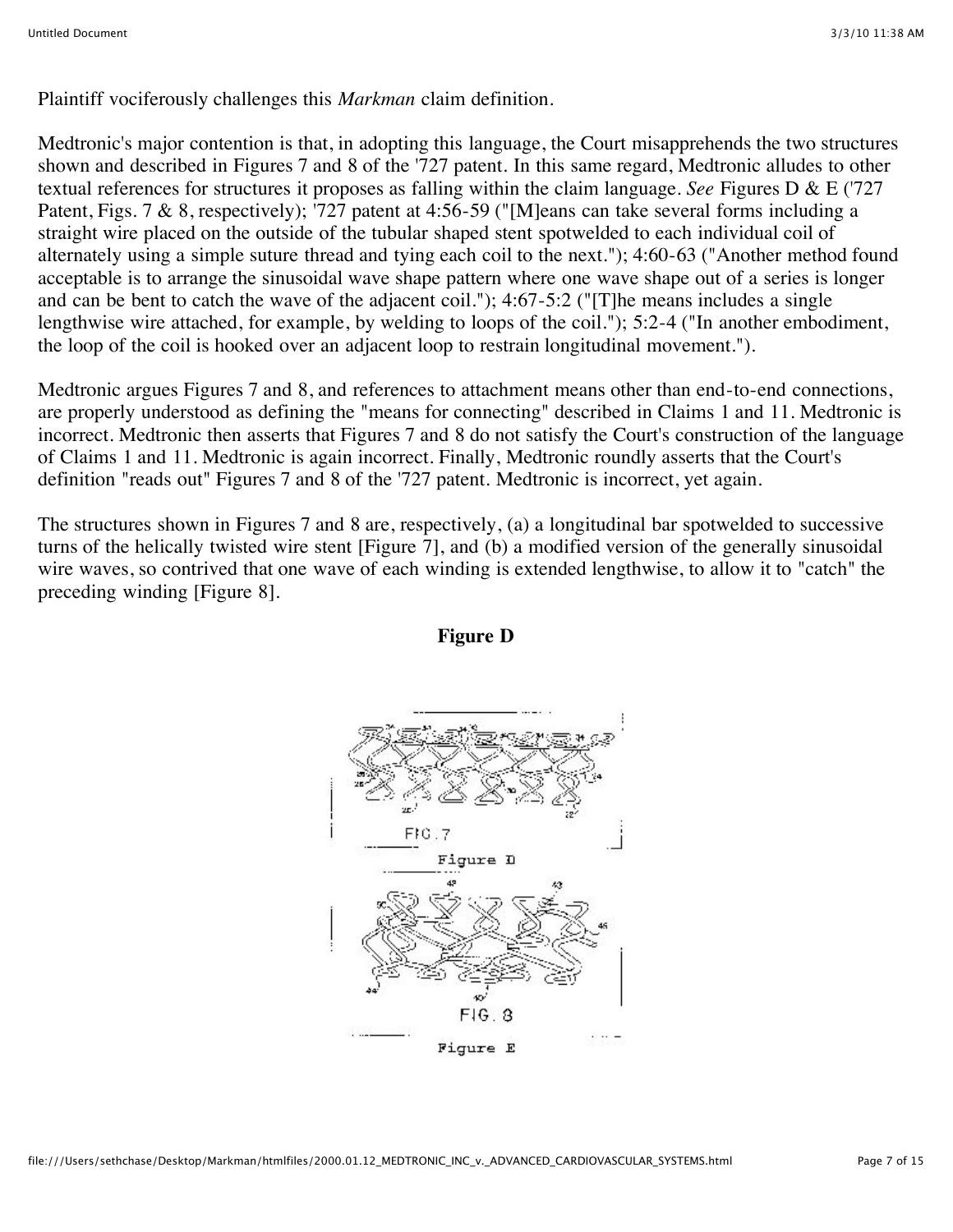The first and strongest rebuttal to Medtronic's arguments is found in the '727 patent's specification itself. As an initial matter, there is no language in the specification paragraph describing Figures 7 and 8 which makes any reference, whatsoever, to Claim 1 and 11's "means for connecting adjacent elements together." The patent specification-as written by Medtronic-carefully describes the Fig. 7 and 8 structures as portraying "means to prevent longitudinal overstretch." '727 Patent, 5:24-28.

Despite the lack of any textual connection in the description, Medtronic nonetheless urges the Court to consider the various graphical and textual references to bars, hooks, and tying as also constituting means for connecting adjacent elements together. Intuitively, Medtronic's argument has appeal. In a literal sense, for example, the wire welded to the outside of the stent certainly is attached to each adjacent element, and it is therefore tempting to conclude that the wire is a "means for attaching adjacent wire elements together." That temptation is tempered, however, by *B. Braun* 's unambiguous direction to the Court to find a " *clear* [ ] link or association" between the function and the proffered means. B. Braun, 124 F.3d at 1424 (emphasis added). Such a link is entirely absent here.

Every reference suggested by Medtronic is clearly in the context of preventing longitudinal movement, whether stretch or otherwise. While the means of preventing such movement may coincidentally perform an attachment function, such coincidence is not sufficient under the strict requirements of the means-plusfunction doctrine. As noted, clarity of connection is the quid pro quo for the convenience of using such claims, and that clarity is lacking. *See* B. Braun, 124 F.3d at 1424. Each and every textual reference to these Medtronic-proposed alternative means of connecting is in paragraphs related to overstretch or longitudinal movement; not one contains a reference to connecting adjacent elements together.

Medtronic, as noted, also argues that Figures 7 and 8 compel a different construction of the means-plusfunction claim when examined in the context of the prosecution history, and that the Court's construction of the claim "reads out" Figures 7 and 8. This argument is misplaced.

As a preliminary matter, Figures 7 and 8 clearly do, in fact, include the end-to-end connection by means of helical winding, as provided in the Court's claim construction. The figures depict stents made of a single wire, bent into various shapes and wrapped helically around a mandrel. Both depict a helix, defined as "a three-dimensional curve that lies on a cylinder ... and cuts the elements at a constant angle." *American Heritage Dictionary* (2d College Edition 1982). Thus, if the bar and hook of the figures are indeed means for connecting adjacent elements together, they perform this function *in addition to* the already-in-place end-to-end helical winding. As a result, the Court's construction in no way reads Figures 7 and 8 out of the patent.

When examined in the context of the prosecution history, Figures 7 and 8, along with their descriptions in the patent's specifications, fail to provide the clear link required to be considered a means for the function in question. Medtronic notes that the prosecution history includes a statement declaring the "longitudinal connecting means" disclosed in Figures 7 and 8 to be an improvement. But the fact that the bar and hooks literally "connect" the elements together does not transform them into a means for connecting adjacent elements together in the context of the means-plus-function claim.

Medtronic properly notes that reading preferred embodiments out of a patent "is rarely, if ever, correct." Vitronics Corp. v. Conceptronic, Inc., 90 F.3d 1576, 1583-84 (Fed.Cir.1996). The flaw in its argument, however, is that the Court's claim construction absolutely does not do so. Figures 7 and 8, and the patent's specification and prosecution history, disclose end-to-end helical winding and its equivalents as the only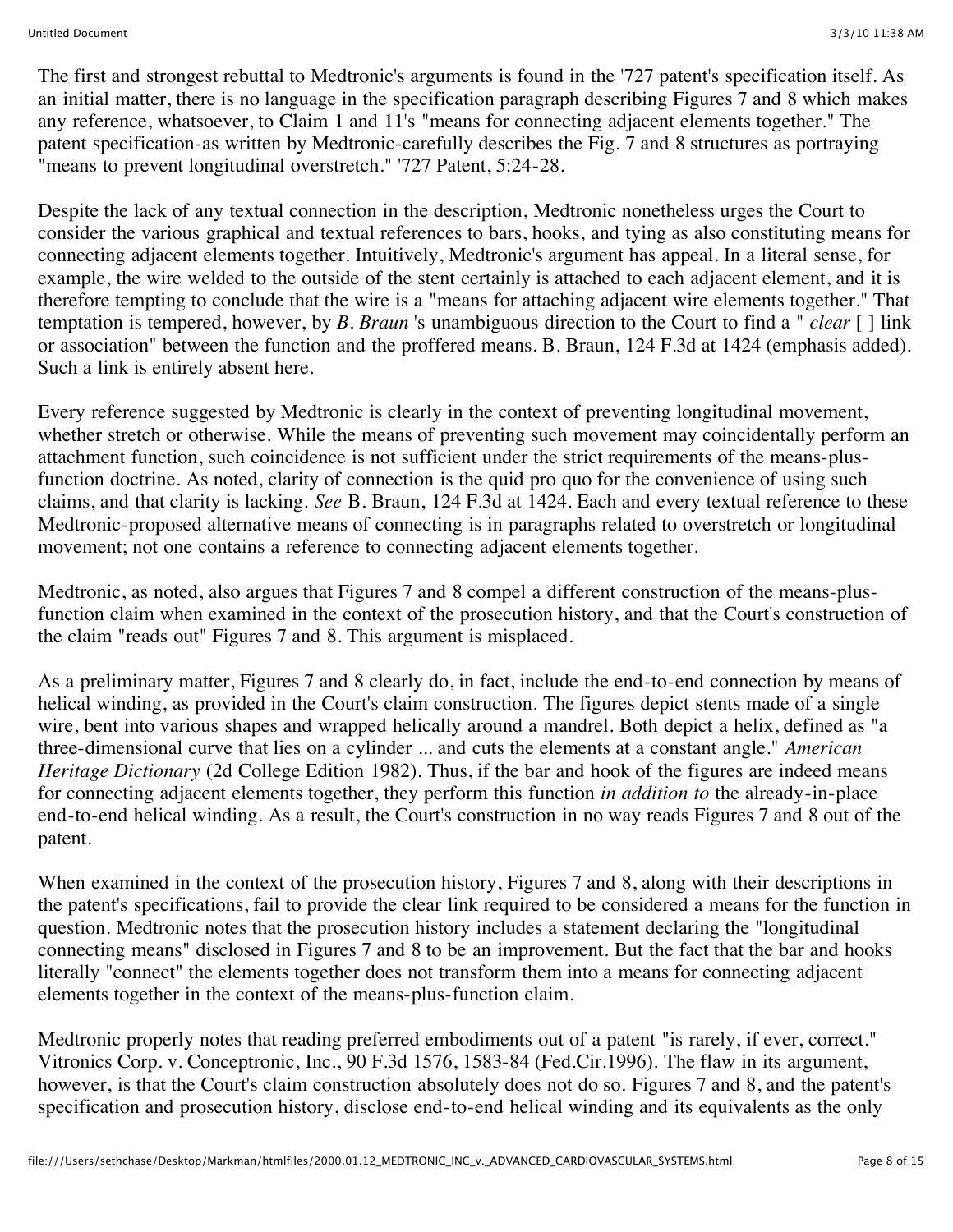means for connecting adjacent wire elements together within the means-plus-function claim. Both figures fall within the Court's claim construction and are not read out by it.

Finally, the Court notes that its claim construction was reached without reliance on extrinsic evidence. The testimony at trial was helpful as background on the technologies involved and as confirmation of the Court's conclusions, but the Court's construction does not vary or contradict the patent language.

As noted, once the Court's claim construction was in place, Medtronic conceded it could not prevail on a question of infringement, because that claim language is part of every claim asserted, and because Guidant's product does not include end-to-end helical connections. Accordingly, because there is no legally sufficient evidentiary basis for a reasonable jury to find for Medtronic, judgment as a matter of law, pursuant to Fed.R.Civ.P. 50(a), must be granted.

## **V.** *Infringement: Zig-zags lying flat with respect to the cylinder*

Independent Claims 1 and 11, upon which all other asserted claims depend, each include the limitation that the stent have "zig-zags lying flat with respect to the cylinder which permit the wire elements to be expanded from a first diameter covering 360 degrees of the cylinder to a second, expanded diameter covering 360 degrees of the expanded cylinder." Guidant asserts that, as a matter of law, its product does not read on that limitation. As such, Guidant claims a finding of noninfringement should be made on this basis as well. The Court agrees.

Under *Markman,* and without objection by Medtronic, the phrase "the zig-zags lying flat with respect to the cylinder" was construed for the jury as: "The zig-zag-shaped structure lies upon or follows the surface of a tube or cylinder without protruding off the cylinder surface." In other words, the stent structure forms a cylindrical shape, with no part or structure protruding from the curved plane defined by the cylinder surface. A key question is whether this "lying flat" restriction applies only in the unexpanded state, or whether the patent also requires that the structure lie flat when expanded.FN5

FN5. At the *Markman* hearing, the Court made clear that the construction included both the unexpanded and expanded state, noting that the then-proposed language (which the Court later adopted for its final claim construction) "covers both expanded and unexpanded [states]." Transcript, at 40. Further, in this same regard, the Court rejected as redundant and surplusage, an added term saying the structure lay flat in both the pre-expansion and in the expanded state. *See id.* Notwithstanding these *Markman* hearing rulings, the Court here revisits the issue to amplify its conclusions.

It is clear and uncontroverted that the accused product, when expanded, features certain portions which protrude into the artery surface. Photographs and models introduced at trial established and displayed these protrusions. *See, e.g.,* Figure F (micrograph of expanded Multi-Link Stent). Medtronic agrees these protrusions exist in the expanded Multi-Link device. Medtronic does, however, dispute that the protrusions preclude a finding of infringement.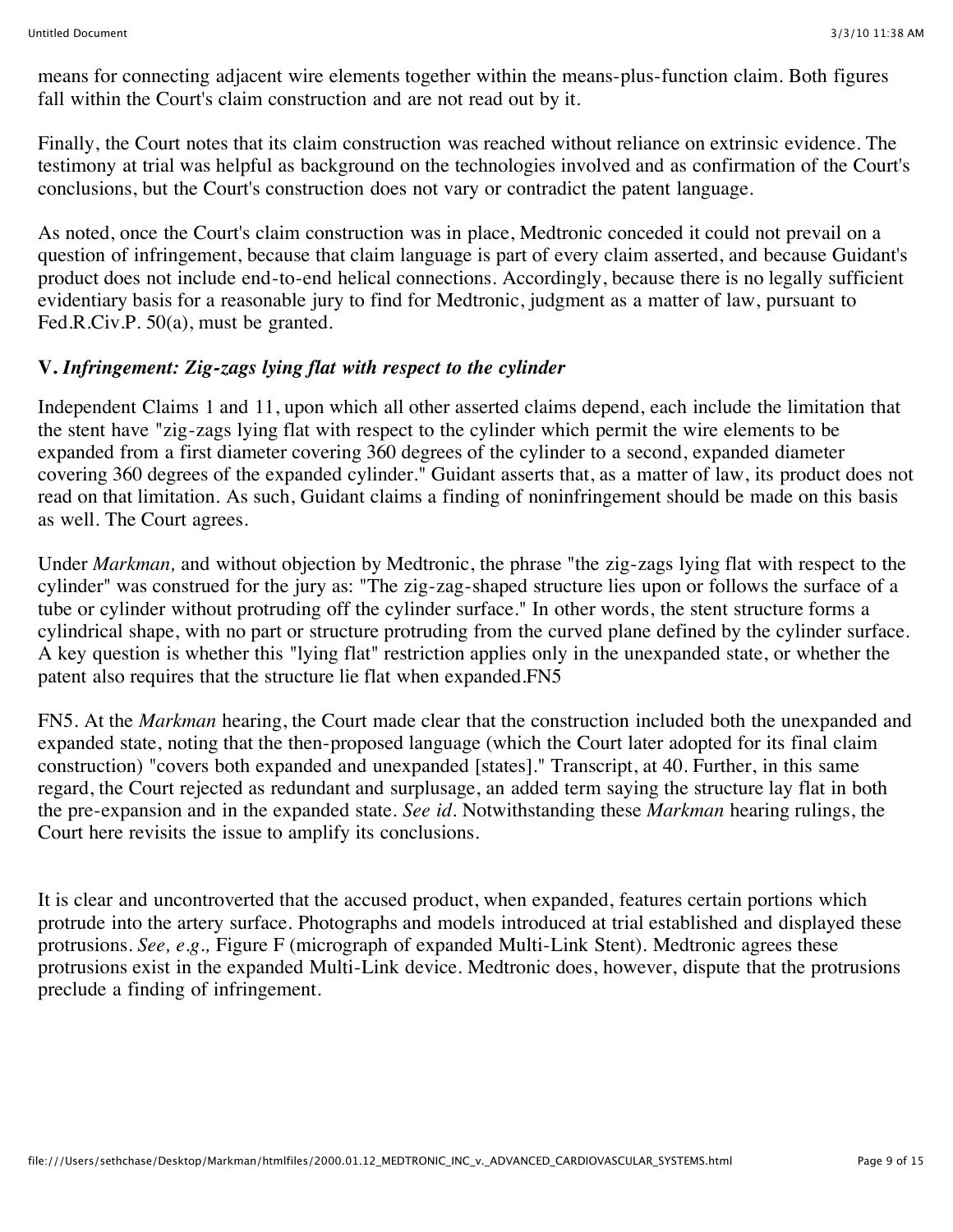

Figure F

The Court finds that the '727 patent's claim language itself strongly implies that the Wiktor/Medtronic stent must remain cylindrical after expansion. *See* '727 Patent Claim 1(b)(1) ("the zig-zags lying flat with respect to the cylinder which permit the wire elements to be expanded from a *first diameter* covering 360 degrees of the *cylinder to a second, expanded diameter* covering 360 degrees of the expanded *cylinder* ") (emphasis added); id. Claim 11(b)(1) (same).

The Court notes that, mathematically, "diameter" is defined as a "straight line passing through the cent[er] of a circle (or sphere), and terminated by its circumference (or surface)." *Oxford English Dictionary* 313 (1985). Therefore, the patent's own words suggest a regular circular shape. Similarly, a "cylinder," when used without any qualifiers, is a shape with no protrusions off of its surface; it is a circle extended into space. Thus, the claim language does not support Medtronic's view that the stent's zig-zags must lie flat only with respect to the unexpanded state. If the expanded state has a diameter and is cylindrical, it is presumptively flat with respect to that cylinder. From this, the Court considers that its *Markman* construction, covering both expanded and unexpanded stents, is entirely consistent with the '727 patent's claim language.

Medtronic protests that such a conclusion contradicts the claim language in its larger context, thus rendering other claim language meaningless and unsupported by the patent's specification. Though Medtronic perhaps now wishes it had phrased its claims differently, the Court's construction does not rob the claims of meaning, which, of course, would be frowned upon. *See* Ethicon Endo-Surgery, Inc. v. U.S. Surgical Corp., 93 F.3d 1572, 1578 (Fed.Cir.1996).

Medtronic makes much of the fact that an expanded stent necessarily conforms to the distended or misshapen artery into which it is expanded. It argues from this fact that the stent must, perforce, assume a shape which does not lie flat, making the concept of "lying flat with respect to the cylinder" an impossibility in its expanded state. The Court considers this argument to be something of a sophistry.

Certainly, the patient's diseased artery is unlikely to be occluded in a perfectly cylindrical fashion. And, therefore, an expanding device pushed into its internal aspect will not maintain its perfectly cylindrical shape. But this does not mean its component parts cannot lie in a generally even plane with the shape it assumes, which remains largely cylindrical. In fact, that seems to be precisely what is observed in the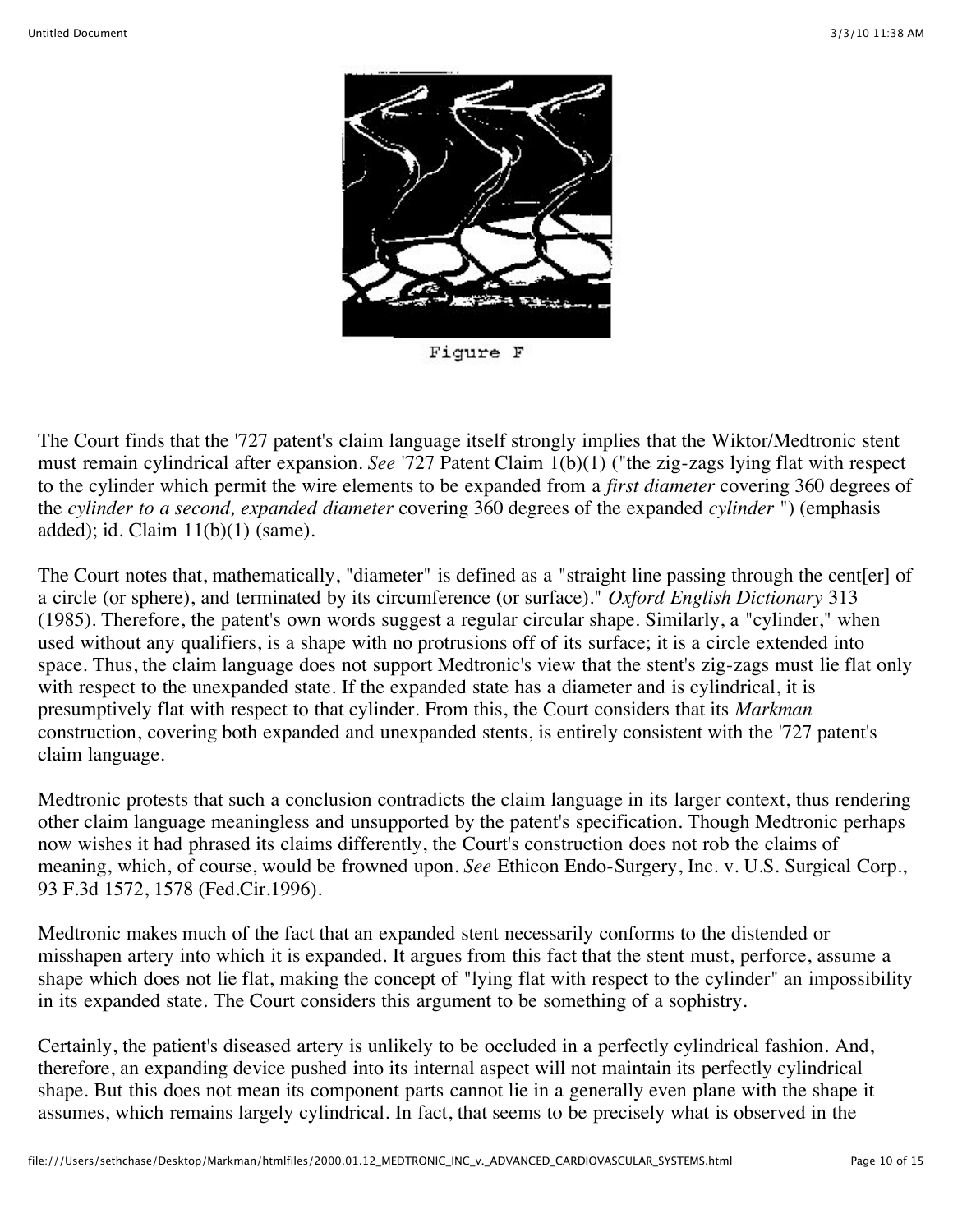expanded Wiktor/Medtronic device described in the '727 patent.

This observation of the Wiktor/Medtronic invention is contrasted with the accused Multi-Link stent. The Multi-Link stent is configured from a laser-cut stainless steel tube. In its unexpanded state, it is a smooth, somewhat flexible tube. Initially, then, the accused device's parts do lie flat with respect to the cylinder from which it is cut. But the Multi-Link stent assumes an entirely different configuration when expanded: its cutshape is so configured that, when expanded, its expanded portions *intentionally protrude* from off its cylindrical surface. *See* Figure F (depicting the expanded Multi-Link Stent). Though neither side presented evidence on the point, it is clear the accused stent demonstrates these protrusions whether or not implanted in a perfectly cylindrical diseased artery.

U.S. Patent No. 5,514,154 issued to Guidant, covering the Multi-Link device, specifically refers to this expanded-protrusion concept. The Court is well aware that a later patent, obtained on an accused device, does not protect or insulate it from a claim of infringement. *See* Atlas Powder Co. v. E.I. du Pont De Nemours, 750 F.2d 1569, 1580 (Fed.Cir.1984). On the other hand, the Court points to this second patent to emphasize the fact that, while the '727 patent explicitly calls a shape "lying flat with respect to the cylinder," the accused device is particularly designed so that it does *not* lie flat in its expanded state.

Medtronic also contends this claim construction ignores the purpose of the language's inclusion. As stated in its summary judgment motion before trial, "The stent must have a low profile during delivery so that it can circumvent the irregular contours and serpentine course of the coronary arteries." Brief at 13-14. The Court does not doubt the truth of that statement, but these words do not resolve the present question of the stent's shape upon expansion, relating as they do only to the unexpanded state.

The '727 patent's specification provides some indication of the shape the Medtronic stent should have upon expansion. It describes its Figure 6 (included herein as Figure G) as portraying a stent "firmly implanted and imbedded in compressed plaque 7, providing both adequate support as well as *a smooth lumen void of all protrusions,* a very desirable feature and condition, since any protrusions are conductive to turbulent blood flow and potential formation of thrombosis." '727 Patent, 6:22-27 (emphasis added).



It is possible to read this language as relating only to internal protrusions-that is, those extending into the blood flow, rather than into the vessel wall. But when the Court looks at the patent figure it describes, it is evident that there are no protrusions in either the unexpanded or in the expanded state. Though Figure 6 lacks great clarity, it appears that the stent remains cylindrical as it embeds itself in the plaque in the artery.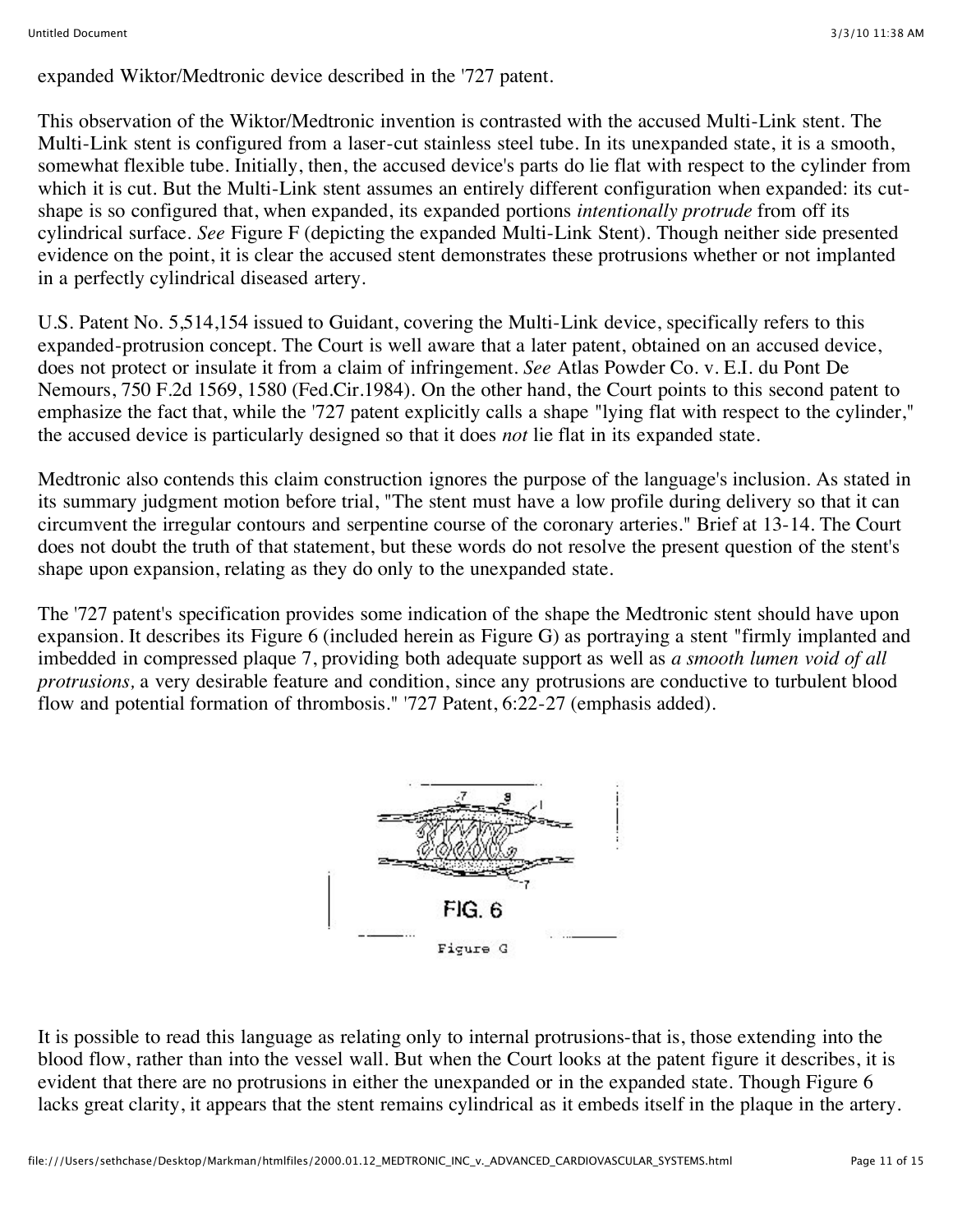In remaining cylindrical, both its internal and external shapes remain "flat with respect to the cylinder." Indeed, the structure of the stent depicted in Figure 6 is such that if the internal shape remains cylindrical, so too must the external shape.

The Court notes, incidentally, that here, as in the means-plus-function context, both Figures 7 and 8 lie firmly within the terms of the '727 patent as construed. Certainly Medtronic's devices have particular locations which are thicker than others (thus keeping them, at least to some extent, from being perfectly "flat with respect to the cylinder"), but those portions are not part of the zig-zags. Instead, they consist of the bar external to the zig-zags (Figure 7) and the hooked portion which is not part of the regular zig-zag shape (Figure 8).

Medtronic's patent, itself, requires this small departure from the "lying flat" requirement. In Figure 7, the bar is welded to the helical stent; at least at the welding point, the stent is the thickness of its base wire, plus the thickness of the welded bar. Similarly, in Figure 8, the base wire is wound around itself at the site where the elongated zig-zag reaches back to "grip" the preceding coil; at this point the stent becomes three wirethicknesses in depth. In each case, the stent seemingly departs from the "lying flat" restriction.

It ill befits Medtronic to deny this point. If it does so, it is Medtronic which reads Figures 7 and 8 out of its own '727 patent. Any other conclusion would read those figures out of the patent's boundaries regardless of whether the lying flat relates solely to the unexpanded state-the extra thickness caused by the bar and the hooks is present both pre- and post-expansion. Thus, the Court's definition conforms with *Vitronics* in its conclusion that the zig-zags must lie flat with respect to the cylinder in both the expanded and unexpanded state.

[6] With that conclusion in mind, the Court turns to defendant's motion pursuant to Fed.R.Civ.P. 50(a). As noted, the "zig-zags lying flat with respect to the cylinder" language is integral to every asserted claim. Based on the record herein, and the evidence during trial, the Court concludes as a matter of law that the Multi-Link Stent does not lie flat with respect to the cylinder in the expanded state, as necessary for a finding of literal infringement of the '727 patent. Instead, its expanding elements protrude outward from the plane of the cylinder formed by the rest of the stent. Those elements are an essential part of its expanding elements, unlike Medtronic's bar or hooking structures in Figures 7 and 8.

Accordingly, the accused device cannot literally infringe the '727 patent, and no contrary conclusion could be supported by the evidence. Accordingly, judgment in favor of Guidant is appropriate.

[7] Nor can Medtronic argue for infringement of this claim language under the doctrine of equivalents. Any argument that the differences between a cylindrical stent with a flat exterior (with that flatness a specific claim limitation) and a stent designed to protrude outward are insubstantial is absurd. Although the doctrine of equivalents allows some flexibility in a patent's claims encompassing insubstantially different products, it cannot make black into white, or up into down-and it cannot make protrusions flat. Because the Multi-Link Stent's zig-zags do not lie flat with respect to the cylinder, judgment is appropriate under Fed.R.Civ.P. 50(a) under both literal infringement and the doctrine of equivalents.

## **VI.** *Generally Sinusoidal in Shape*

[8] Dependent Claim 2 and independent Claim 11 of the '727 patent require the zig-zags to be "generally sinusoidal in shape." This is illustrated in each of Figures 1-8. In each case, the base structure is a piece of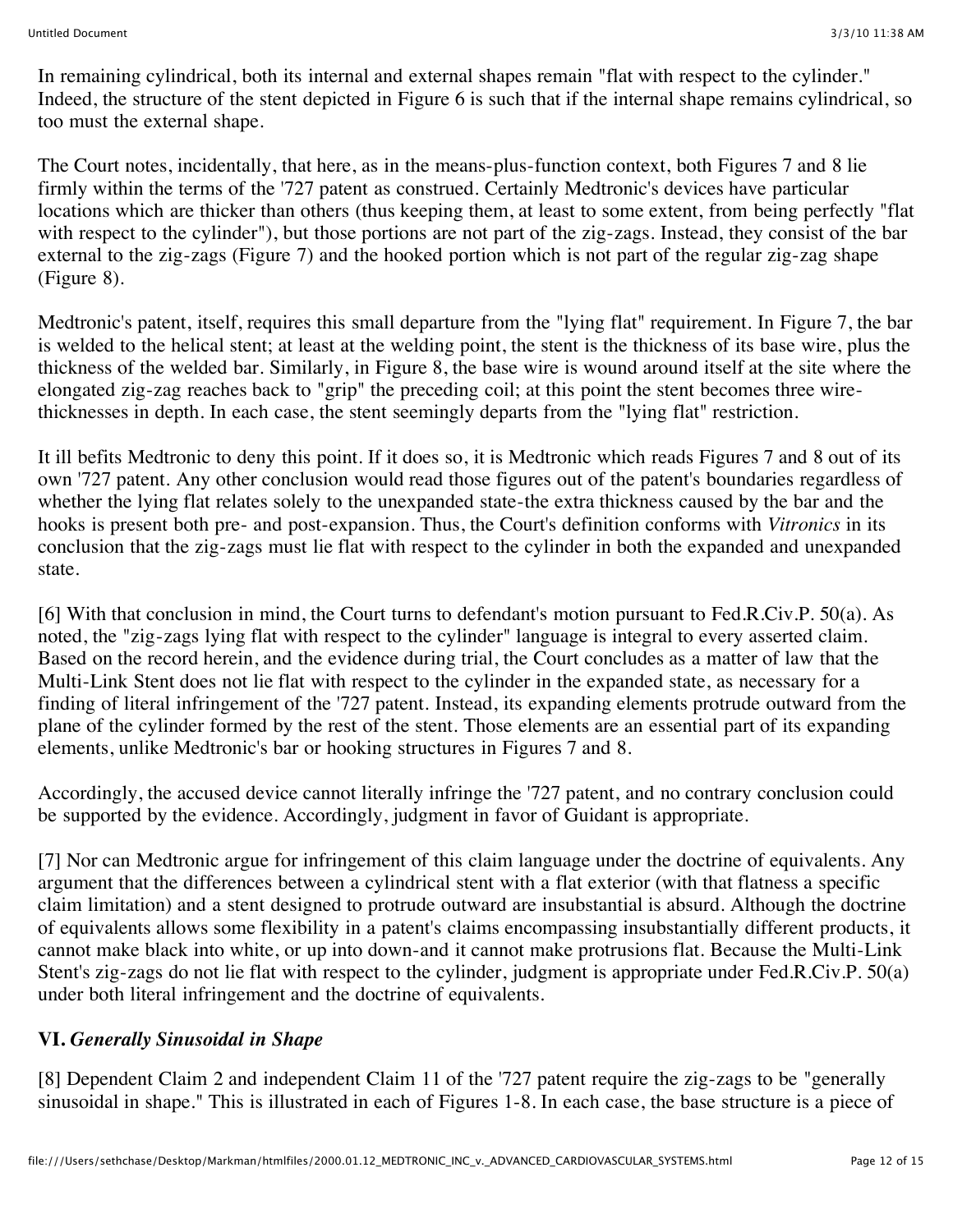wire bent into the sinusoidal shape. All of the asserted claims except for Claims 1, 6, 8, and 9 include this limitation. The Court, with the assent of both Medtronic and Guidant, construed this phrase as: "[a] further description of the zig-zag shape. The shape does not come to sharp angles, but is more the shape of the mathematical sine wave." The parties agreed with this *Markman* claim construction.

The accused Multi-Link Stent is made of rings, laser-cut from a metal tube. The rings are cut into a series of "U" and "W" -shaped curves. Each ring is attached to the ring which precedes and follows it by a bar which is also cut from the same metal tube. At the point where the bar is located, the metal is cut into a "Y" form with the tail of the "Y" extending to the next ring. *See* Figure H (showing the Multi-Link Stent "flattened").

#### **\*823**



The accompanying illustration (Figure I) shows the shape of a sine wave. Beyond the illustrated shape, however, the Court notes that a sine wave has at least two additional mathematic characteristics: First, a sine curve is, in fact, a "function." This means it has one, and only one, defined value at each point along the horizontal X-axis. It cannot, perforce, be perpendicular to-or rise directly parallel to-the Y-axis, and it cannot "double back" on itself. These facts lead to the second characteristic: A sine wave can have its mathematic derivative taken at every point along its curve. It is not possible to do so with a shape which is parallel to the "Y" axis, or which "doubles back" upon itself.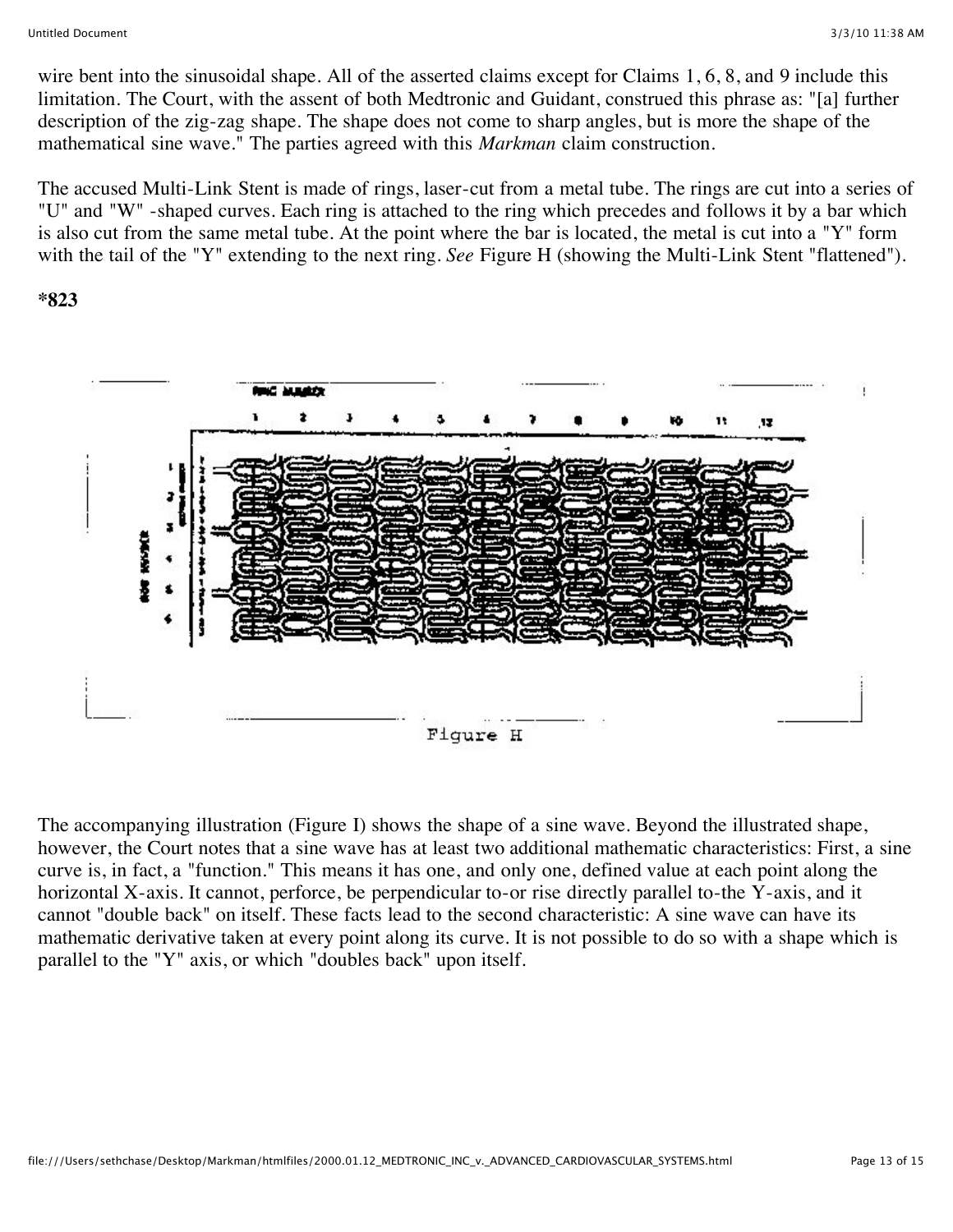

The Court now contrasts these factors with the expanding rings of the accused Multi-Link device. *See* Figure J.FN6 The accused device's complex shape, whatever else it is, is neither a sine wave, nor is it "generally sinusoidal" in shape. Each ring has a portion which runs directly parallel to the "Y" axis, and each has parts at the end of the "W"-shaped portion which double back on themselves. These facts make it impossible for the Multi-Link to literally satisfy the "generally sinusoidal" restrictions of the '727 patent.

FN6. Figure J is a portion of Figure 5 in U.S. Patent No. 5, 649,952, issued to Guidant. The Court uses the figure simply because it provides a convenient demonstration of what the Multi-Link Stent looks like, but is cognizant of the requirement that the asserted claims be compared to the accused product, not to any other patent.

**\*824**



#### **Figure J**

The Court further notes that the word "generally" sinusoidal may well serve to cover the vastly elongated "sinusoidal" wave occasionally seen in Figure 8 of the '727 patent (Figure E herein). This is the elongated wave which reaches out to "grab" the next successive winding of Medtronic's helical stent. But this elongation aspect of the "generally sinusoidal" shape is not seen in the accused device either.

Because the Court finds, as a matter of both mathematics and of fact, that the Multi-Link Stent is not generally sinusoidal in shape, the accused product cannot literally infringe this claim. The Court also concludes that a series of curves which are not sine waves cannot be insubstantially different from a sinusoidal shape, as such a finding would eliminate any meaning for the claim limitation. Accordingly, the doctrine of equivalents cannot support a finding of infringement either, and judgment pursuant to